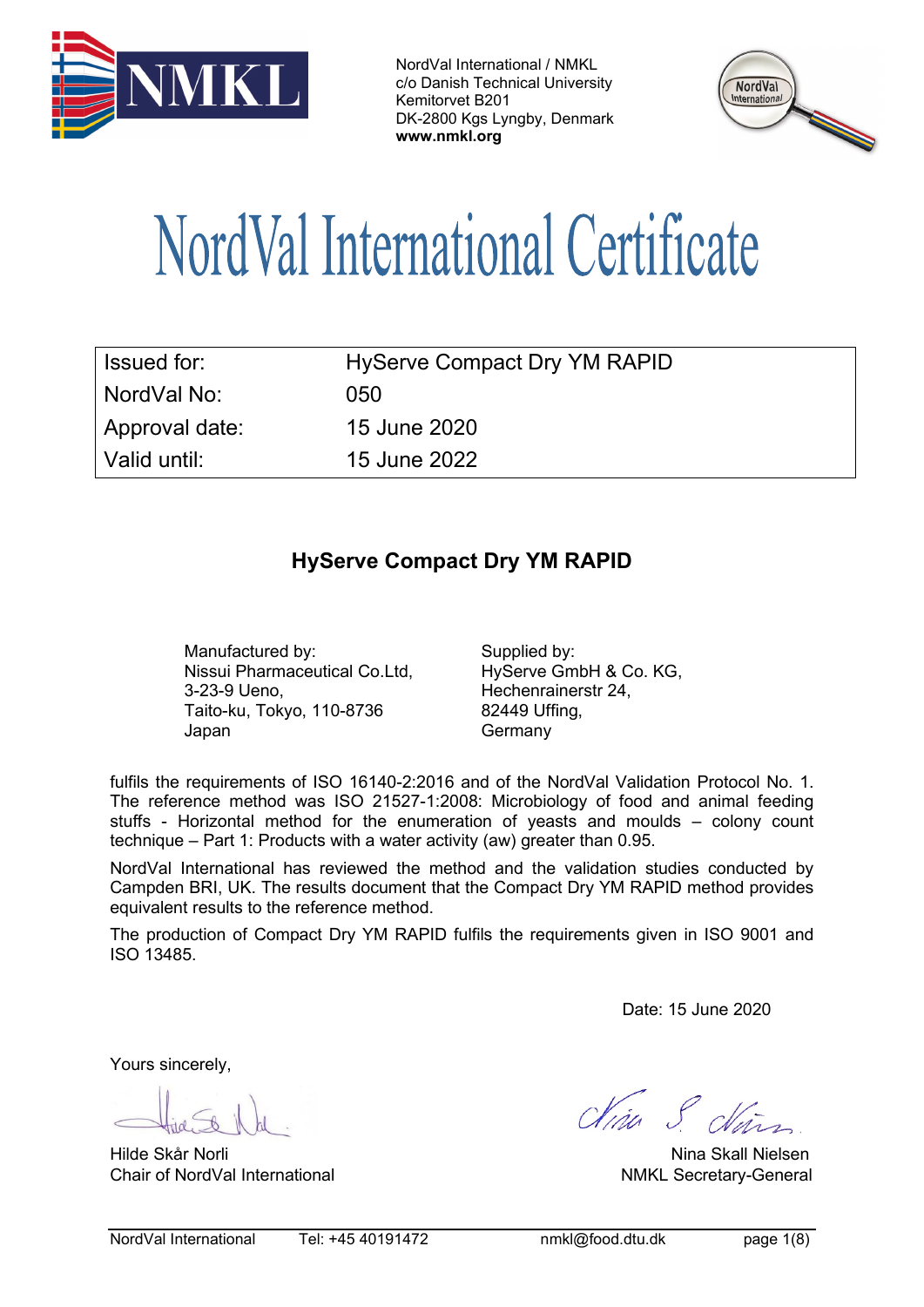



### **PRINCIPLE OF THE METHOD**

Compact Dry are ready-to-use dry media sheets comprising culture medium and a coldsoluble gelling agent. It is rehydrated by inoculating 1 ml of an appropriate diluted sample into the centre of the self-diffusible medium. The Compact Dry YM RAPID method contains chromogenic medium and selective agents for the detection and enumeration of yeasts and moulds. Yeasts form blue colonies and moulds form "cottony colonies" with characteristic colours. The incubation conditions are  $25 \pm 1^{\circ}$ C for 3 days.

#### **FIELD OF APPLICATION**

The method has been tested for enumeration of viable yeasts and moulds in a broad range of foods with an aw of >0.95. Like the reference method, this method is not intended for mould spores or for heat resistant mould species.

#### **RESULTS OF THE COMPARISON STUDIES**

The validations were carried out at Campden BRI in 2017. The food categories and types tested are listed in Table 1.

| Category                  | Type                                                                   |  |
|---------------------------|------------------------------------------------------------------------|--|
| Confectionary-bakery-eggs | Cheese, e.g. grated cheese, soft cheese, blue cheese                   |  |
|                           | Yogurts with fruit                                                     |  |
|                           | Fermented milk drinks                                                  |  |
| Dairy                     | Bakery products with custard                                           |  |
|                           | Egg products without additives, e.g. chilled quiches                   |  |
|                           | Par-baked egg products                                                 |  |
| Fruits and vegetables     | Fresh fruit salad and fruit purees                                     |  |
|                           | Chilled fruit juices                                                   |  |
|                           | Fermented vegetables e.g. sauerkraut, olives                           |  |
| Multi-component foods     | Ready-to-eat meat and poultry, e.g. turkey fillet, pate                |  |
|                           | Cooked and cured fish products, e.g. roll herring, seafood<br>terrine  |  |
|                           | Cured meats, e.g. salami, ham                                          |  |
| <b>RTE</b> foods          | Composite foods with raw ingredients, e.g. sandwiches, pasta<br>salads |  |
|                           | Mayonnaise-based chilled salads                                        |  |
|                           | Ambient stable acidified foods, e.g. ketchup                           |  |

#### *Table 1 Categories and types tested*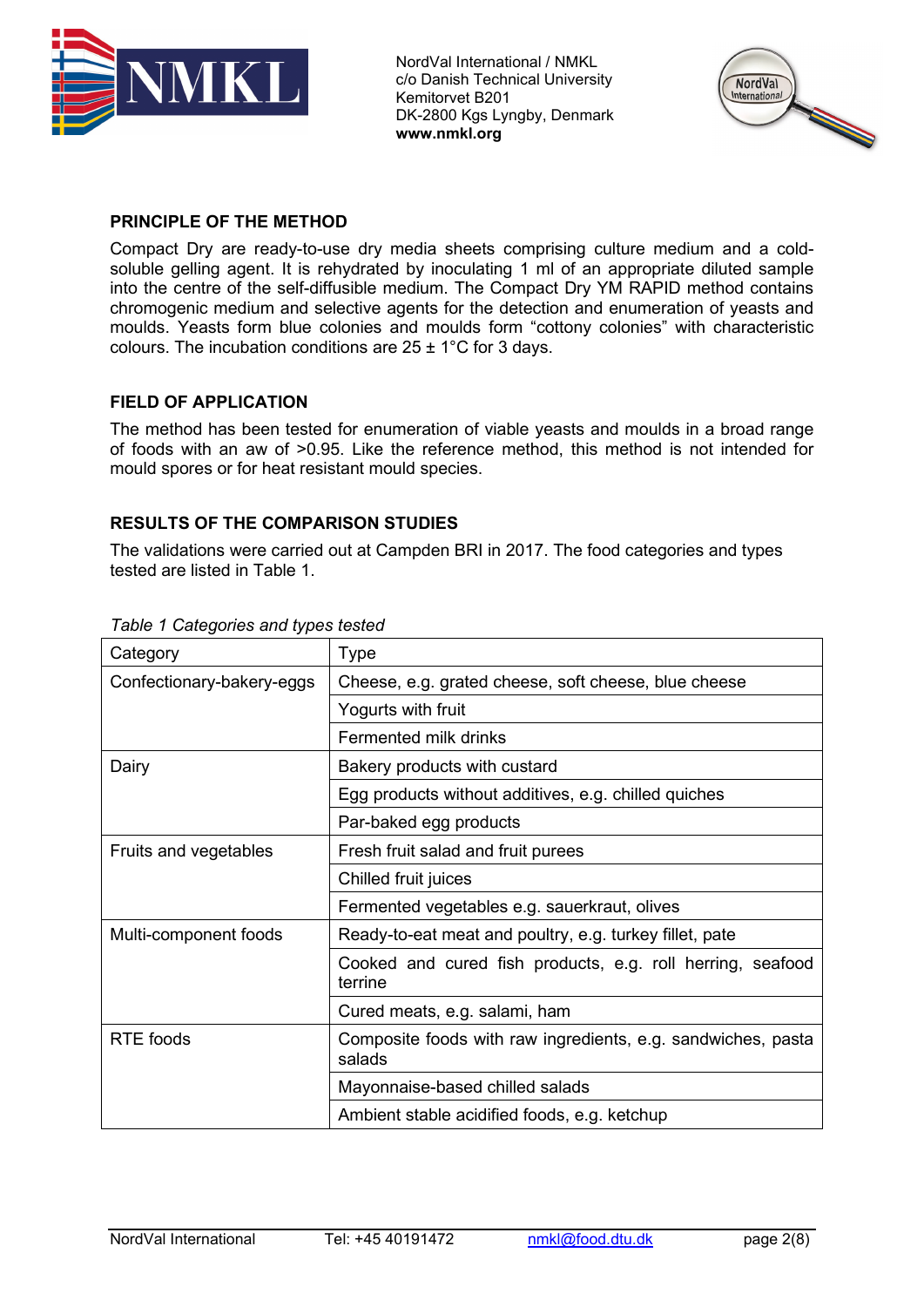



#### **Relative trueness**

Five categories were tested, dairy products; confectionary, bakery and eggs; fruits and vegetables; ready-to-eat (RTE) foods and multi-component foods. In total, 85 samples were analysed using both methods, leading to 80 interpretable results. All of the samples tested were naturally contaminated. The water activity of representative food types within each category was measured to ensure aw >0.95. The average difference *D*, the standard deviation of difference  $S<sub>D</sub>$  and the limits of agreement were calculated per category and for all categories (Table 2). The results of the relative trueness study are presented in a Bland-Altman Plot, Figure 1.

| Category                      | n  | D        | $S_D$ | 95% Lower<br>limit | 95% Upper<br>limit |
|-------------------------------|----|----------|-------|--------------------|--------------------|
| Confectionary-<br>bakery-eggs | 15 | $-0.045$ | 0.278 | $-1.66$            | 1.57               |
| Dairy                         | 23 | $-0.037$ | 0.578 | $-1.62$            | 0.83               |
| Fruits and<br>vegetables      | 14 | $-0.150$ | 0.457 | $-1.17$            | 0.87               |
| Multi-<br>component<br>foods  | 13 | $-0.102$ | 0.777 | $-1.86$            | 1.66               |
| RTE foods                     | 15 | $-0.549$ | 0.780 | $-2.28$            | 1.18               |
| All categories                | 80 | $-0.268$ | 0.676 | $-1.62$            | 1.07               |

*Table 2. Summary of calculated differences (log10CFU*/g)

*Figure 1: Bland-Altman plot for all categories after 3 days of incubation*

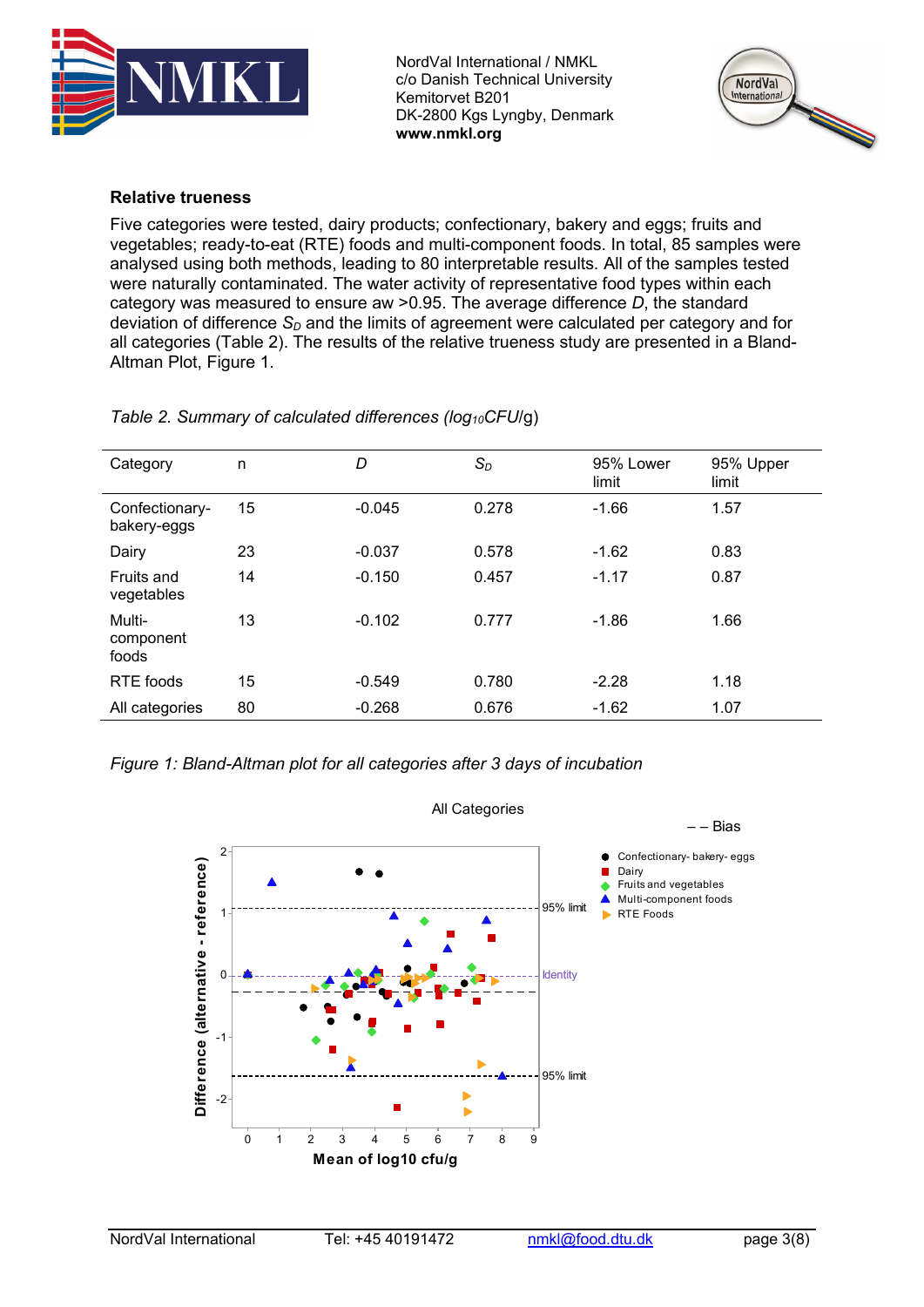



The Bland-Altman plot shows the differences in enumeration obtained by the two methods, the bias. Further, the 95% confidence levels are included. It is expected that not more than one in 20 data values will lie outside the 95% Confidence Limits (CLs).

For 'All categories' there are 7 of 80 data values which lie outside the CLs. This is outside the expectation of 1 in 20. There were no identifiable trends in these outliers that covered 4 different food categories and showed no particular trends for food type. It is concluded that these samples are individual cases where there is disagreement with no identifiable explanation. These differences are not unexpected as this data is for a total count of naturally present yeast and moulds, which may vary considerably between samples.

# **Accuracy profiles**

The accuracy profile study is a comparative study between the results obtained by the reference method and the results of the alternative method. This study is conducted using artificially contaminated samples. One type per category is tested.

For each of 5 food categories, one type of food was tested using 6 samples per type. Of the 6 samples there were 2 at a low level, 2 at a medium level and 2 at a high level of contamination. The statistical results and the accuracy profiles are provided in Figure 2a to e.



#### *Figure 2a: Dairy products with Saccharomyces cerevisiae*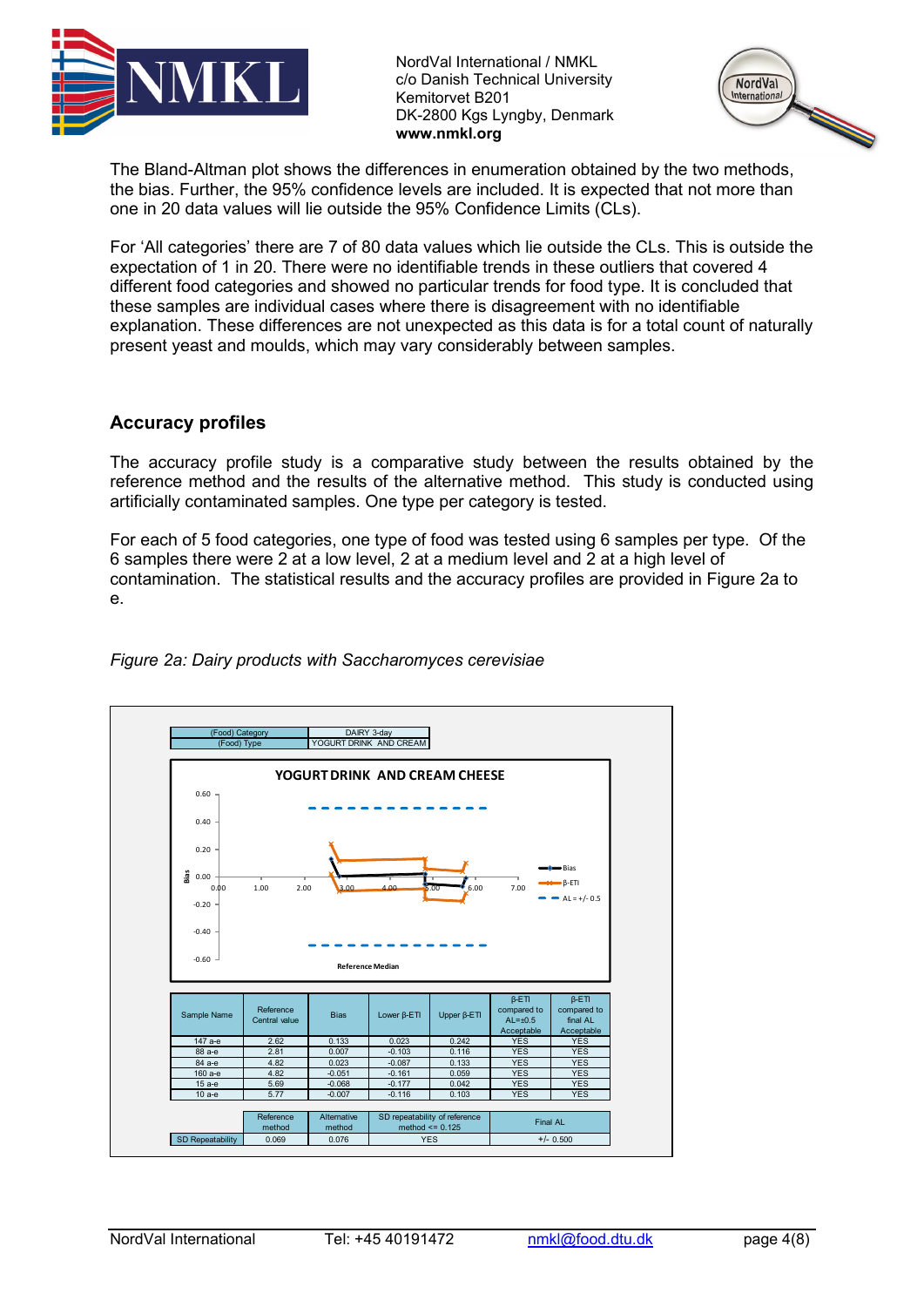







*Figure 2c: Bakery products inoculated with Aspergillus niger*



NordVal International Tel: +45 40191472 [nmkl@food.dtu.dk](mailto:nmkl@food.dtu.dk) page 5(8)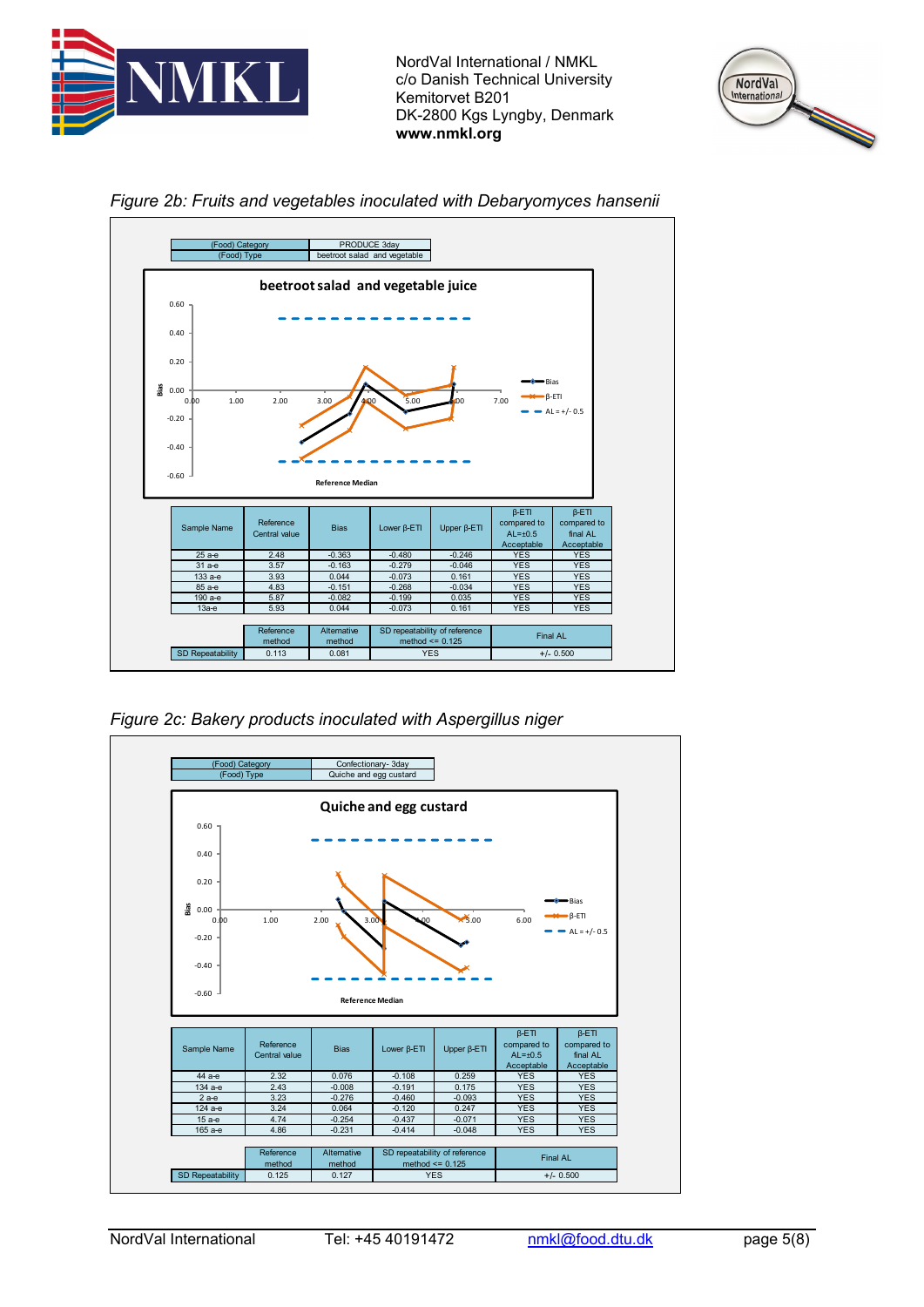





#### *Figure 2d: Multi-component foods inoculated with Geotrichum candidum*

*Figure 2e: RTE foods inoculated with P. chrysogeum*

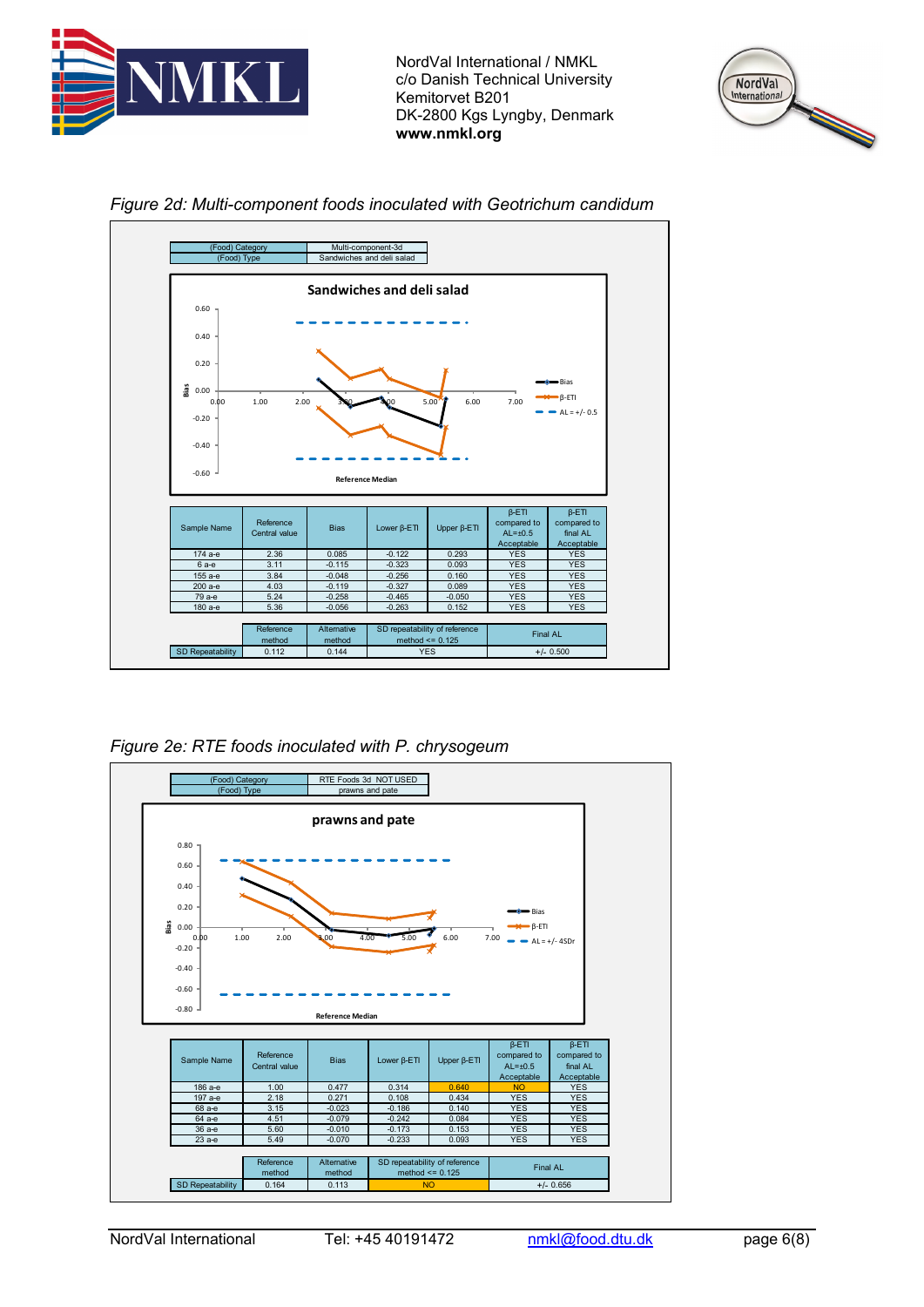



The comparison of the reference method and alternative method was within the Acceptability Limit (AL) of 0.5 log cfu. For the 5th category, the RTE foods, the AL was exceeded for the lowest level in prawns.

If any of the upper or lower values exceeded the limits for any category and the standard deviation of the reference method was >0.125 log cfu, new acceptability limits were calculated as a function of the standard deviation. After re-calculation of the limits the RTE food met the re-calculated limits.

All the accuracy profiles fulfil the performance criteria, and the alternative method is accepted as being equivalent to the reference method using a 3-day incubation period.

#### **RESULTS OF THE COLLABORATIVE STUDY**

In this study, there were 7 participating organisations, each with two collaborators, giving a total of 14 data sets. In total 4 different countries were represented by the organisations.

The matrix for this study was chilled salmon pâté. The samples were inoculated with a cocktail of one strain of yeast, *S. cerevisae* CRA 15968, and one strain of mould, *P. chrysogenum* DSM 848, mixed in equal concentration.

For each of the 14 collaborators 7 x 10 g samples of salmon pâté were weighed into sterile stomach bags. Appropriate dilutions of the yeast and mould cocktail were used to individually inoculate 10g samples at the low  $(\sim 10^2 \text{ cfu/ml})$ , middle  $(\sim 10^4 \text{ cfu/ml})$  and high  $(-10^6 \text{ cfu/ml})$  contamination levels. Each laboratory received two samples at each contamination level and one sample of negative control.

The results are shown in Table 3.

| Method                       | Alternative | Reference | Alternative | Reference | Alternative              | Reference |
|------------------------------|-------------|-----------|-------------|-----------|--------------------------|-----------|
| Levels                       | Low         |           | Medium      |           | High                     |           |
| of<br>No<br>participants     | 14          | 14        | 14          | 14        | 14                       | 14        |
| Mean                         | 2.56        | 2.65      | 3.91        | 3.96      | 5.62                     | 5.62      |
| Repeatability, sr            | 0.13        | 0.11      | 0.11        | 0.13      | 0.095                    | 0.077     |
| Between Lab, sL              | 0.13        | 0.12      | 0.20        | 0.14      | 0.14                     | 0.11      |
| Reproducibility,<br>sR       | 0.18        | 0.16      | 0.22        | 0.19      | 0.17                     | 0.13      |
| Bias (alt-ref)               | $-0.09$     |           | $-0.05$     |           | $\overline{\phantom{a}}$ |           |
| Lower tolerance<br>limit     | $-0.34$     |           | $-0.36$     |           | $-0.23$                  |           |
| Higher tolerance<br>limit    | 0.16        |           | 0.25        |           | 0.24                     |           |
| Acceptability<br>limit $\pm$ | 0.5         |           | 0.5         |           | 0.5                      |           |

*Table 3 Results of the ILS, the levels are given in cfu/g*

The alternative method and the reference method provide equivalent results, the bias is